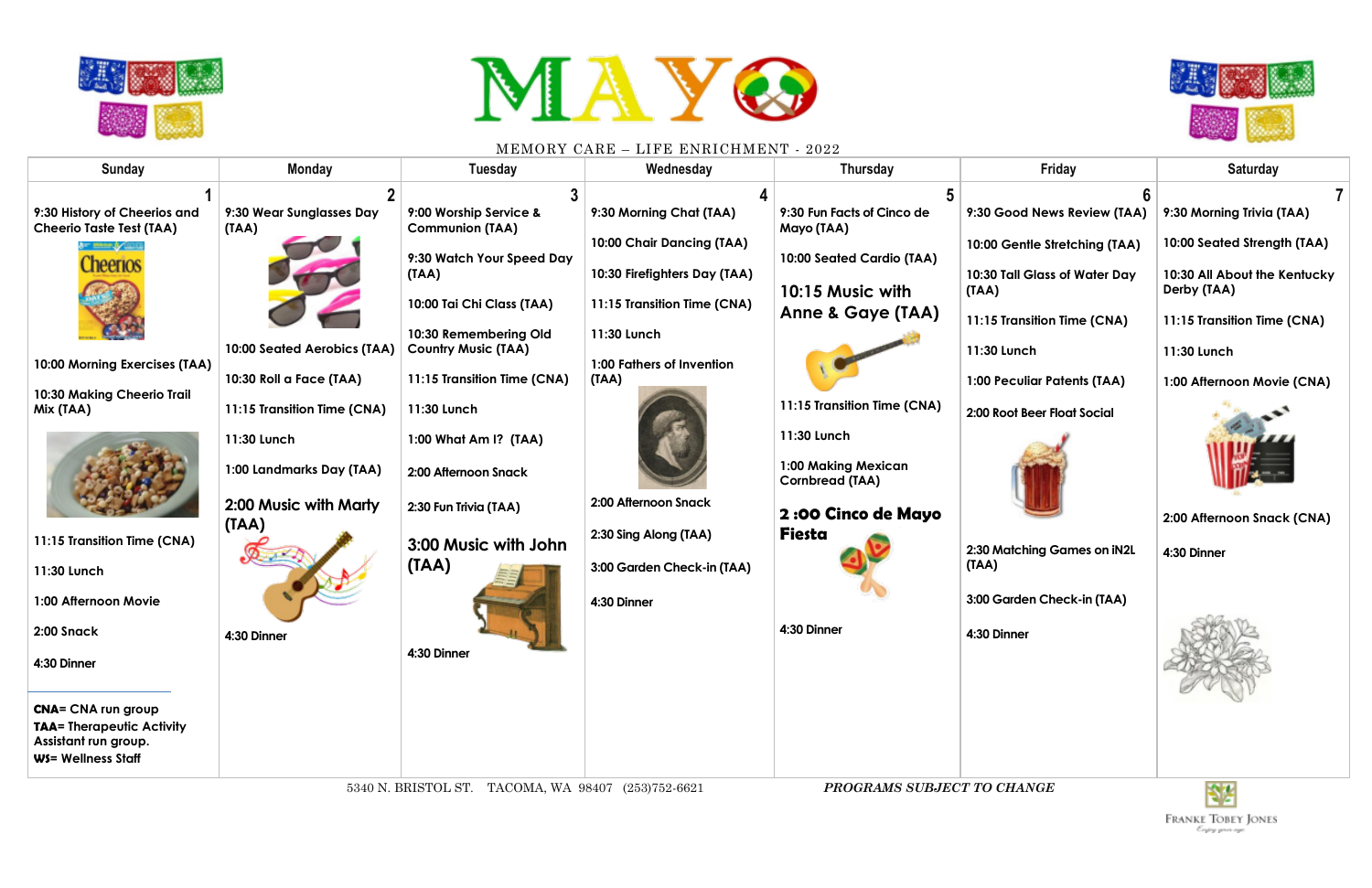

May 2022

| <b>Sunday</b>                                            | <b>Monday</b>                        | MENIORI CIIRE<br>Tuesday                                                                                                                                                                                                                                                                                                                                                                                                          | THE B BINICLOHIM BIN I<br>Wednesday   | -4044<br>Thursday                      | Friday                          | <b>Saturday</b>               |
|----------------------------------------------------------|--------------------------------------|-----------------------------------------------------------------------------------------------------------------------------------------------------------------------------------------------------------------------------------------------------------------------------------------------------------------------------------------------------------------------------------------------------------------------------------|---------------------------------------|----------------------------------------|---------------------------------|-------------------------------|
|                                                          |                                      | 10                                                                                                                                                                                                                                                                                                                                                                                                                                | 11                                    | 12                                     | 13                              | 14                            |
| 9:30 Have a Coke Day (TAA)                               | 9:30 Morning Social (TAA)            | 9:00 Worship Service (TAA)                                                                                                                                                                                                                                                                                                                                                                                                        | 9:30 Good News (TAA)                  | 9:30 Coffee Circle (TAA)               | 9:30 News & Views (TAA)         | 9:30 Morning News (TAA)       |
|                                                          | 10:00 Chair Dancing (TAA)            | 9:30 Morning News & Views<br>(TAA)                                                                                                                                                                                                                                                                                                                                                                                                | 10:00 Chair Yoga (TAA)                |                                        | 10:00 Gentle Stretch (TAA)      | 10:00 Chair Zumba (TAA)       |
|                                                          | 10:30 Bingo (TAA)                    | 10:00 Seated Exercise (TAA)                                                                                                                                                                                                                                                                                                                                                                                                       | 10:30 Good to the Last Drop!<br>(IAA) |                                        | 10:30 You Be the Judge<br>(TAA) | 10:30 Pick & Sort (TAA)       |
|                                                          |                                      | 10:30 Inventions Trivia (TAA)                                                                                                                                                                                                                                                                                                                                                                                                     | 11:15 Transition Time (CNA)           | 10:00 Seated Cardio (TAA)              | 11:15 Transition Time (CNA)     | 11:15 Transition Time (CNA)   |
| 10:00 Mothers of Invention<br>(TAA)                      |                                      | 11:15 Transition Time (CNA)                                                                                                                                                                                                                                                                                                                                                                                                       | 11:30 Lunch                           | 10:30 Food for Thought (TAA)           | 11:30 Lunch                     | 11:30 Lunch                   |
| 10:30 Live Theater with                                  | 11:15 Transition Time (CNA)          | 11:30 Lunch                                                                                                                                                                                                                                                                                                                                                                                                                       | 1:00 Who Am I? (TAA)                  |                                        | 1:00 A Wonder-Ful Day (TAA)     | 1:00 Afternoon Movie<br>(CNA) |
| <b>Cindy Arnold</b>                                      | 11:30 Lunch                          | 1:00 The Rest of the Story                                                                                                                                                                                                                                                                                                                                                                                                        | 2:00 Happy Hour                       |                                        | 2:00 Orange Float Social        |                               |
| 11:15 Transition Time (CNA)                              | 1:00 Hello, Dolly! Day (TAA)         | (TAA)                                                                                                                                                                                                                                                                                                                                                                                                                             |                                       |                                        |                                 |                               |
| 11:30 Lunch                                              | 2:00 Champagne Punch Social<br>(TAA) | 2:00 Afternoon Snack                                                                                                                                                                                                                                                                                                                                                                                                              |                                       |                                        |                                 |                               |
| 1:00 Afternoon Movie                                     |                                      | 2:30 Cola Taste Test Sensory<br>(TAA)                                                                                                                                                                                                                                                                                                                                                                                             |                                       | 11:15 Transition Time (CNA)            |                                 | 2:00 Afternoon Snack (CNA)    |
| 2:00 Snack                                               |                                      |                                                                                                                                                                                                                                                                                                                                                                                                                                   | 2:30 Irving Berlin Songs (TAA)        | 11:30 Lunchtime                        |                                 | 4:30 Dinner                   |
| 4:30 Dinner                                              |                                      |                                                                                                                                                                                                                                                                                                                                                                                                                                   | 3:15 Garden Check-in (TAA)            | 1:00 Florence Nightingale Day<br>(TAA) |                                 |                               |
|                                                          | 2:30 Washington State Day<br>(TAA)   |                                                                                                                                                                                                                                                                                                                                                                                                                                   |                                       |                                        | 2:30 Everything Orange<br>(TAA) |                               |
| <b>CNA= CNA run group</b>                                | 3:15 Garden Check-in (TAA)           | 3:00 Piggy Bankers Word<br>Game on iN2L (TAA)                                                                                                                                                                                                                                                                                                                                                                                     | 4:30 Dinner                           |                                        | 3:15 Garden Check-in (TAA)      |                               |
| <b>TAA= Therapeutic Activity</b><br>Assistant run group. | 4:30 Dinner                          |                                                                                                                                                                                                                                                                                                                                                                                                                                   |                                       |                                        | 4:30 Dinner                     |                               |
| <b>WS= Wellness Staff</b>                                |                                      | 4:30 Dinner                                                                                                                                                                                                                                                                                                                                                                                                                       |                                       | 2:00 Afternoon Snack                   |                                 |                               |
|                                                          |                                      |                                                                                                                                                                                                                                                                                                                                                                                                                                   |                                       | 2:30 As American as Apple Pie          |                                 |                               |
| <b>Mother's Day</b>                                      |                                      |                                                                                                                                                                                                                                                                                                                                                                                                                                   |                                       | (TAA)                                  |                                 |                               |
|                                                          |                                      |                                                                                                                                                                                                                                                                                                                                                                                                                                   |                                       | 4:30 Dinner                            |                                 |                               |
|                                                          |                                      | $\overline{M}$ $\overline{M}$ $\overline{M}$ $\overline{M}$ $\overline{M}$ $\overline{M}$ $\overline{M}$ $\overline{M}$ $\overline{M}$ $\overline{M}$ $\overline{M}$ $\overline{M}$ $\overline{M}$ $\overline{M}$ $\overline{M}$ $\overline{M}$ $\overline{M}$ $\overline{M}$ $\overline{M}$ $\overline{M}$ $\overline{M}$ $\overline{M}$ $\overline{M}$ $\overline{M}$ $\overline{M}$ $\overline{M}$ $\overline{M}$ $\overline{$ |                                       | DDOOD 4150 011D IROT TO OILANA         |                                 |                               |

5340 N. BRISTOL ST. TACOMA, WA 98407 (253)752-6621 *PROGRAMS SUBJECT TO CHANGE*

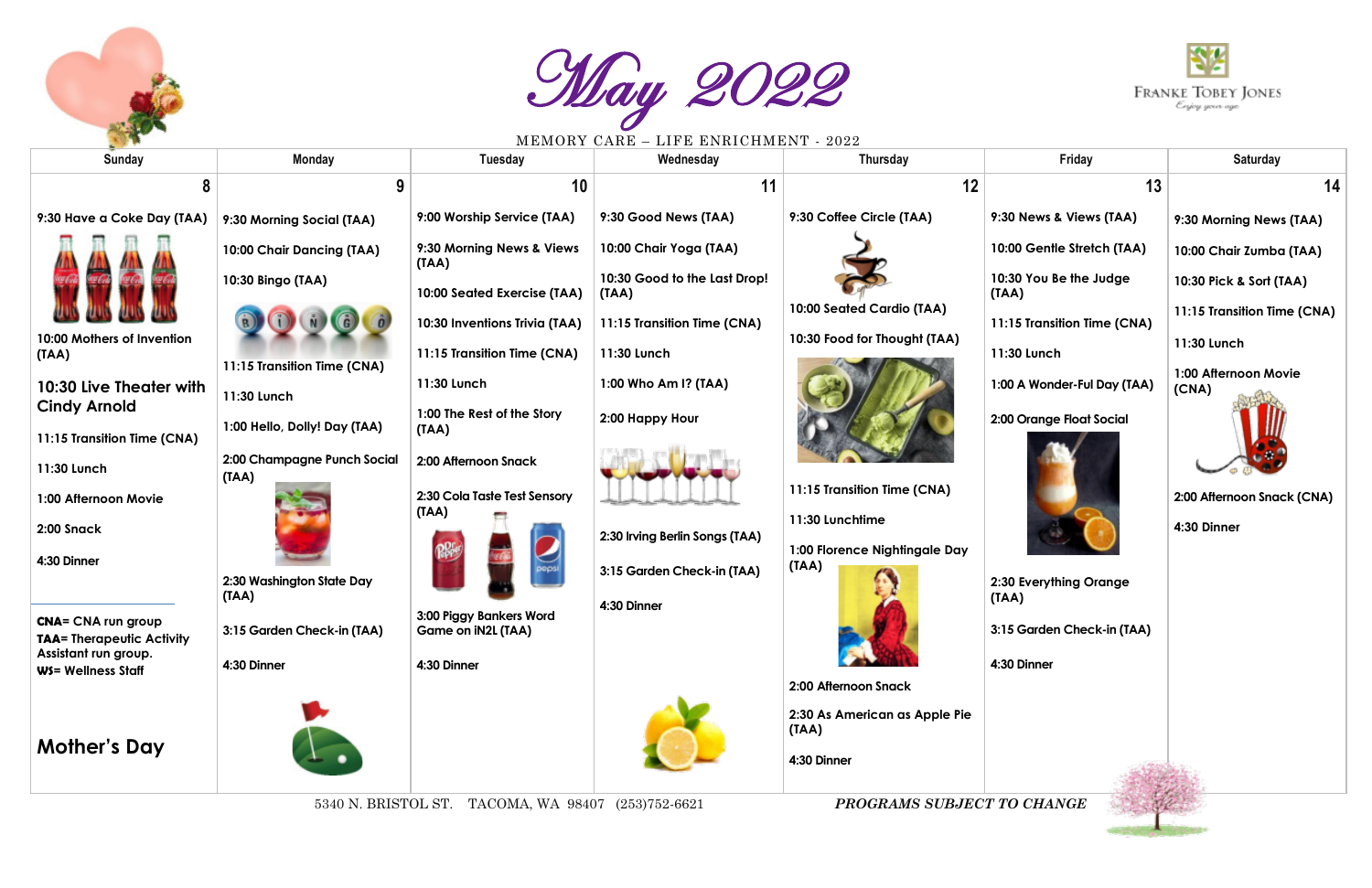



| <b>Sunday</b>                              | <b>Monday</b>                         | <b>Tuesday</b>                                       | Wednesday                                           | <b>Thursday</b>                              | Friday                                      | <b>Saturday</b>                                       |
|--------------------------------------------|---------------------------------------|------------------------------------------------------|-----------------------------------------------------|----------------------------------------------|---------------------------------------------|-------------------------------------------------------|
| 15                                         | 16                                    | 17                                                   | 18                                                  | 19                                           | 20                                          | 21                                                    |
| 9:30 Today in History (TAA)                | 9:30 Morning Social (TAA)             | 9:00 Worship Service (TAA)                           | 9:30 First Woman in Inventors<br>Hall of Fame (TAA) | 9:30 Morning Chat (TAA)                      | 9:30 Random Trivia (TAA)                    | 9:30 Coffee and Chats (TAA)                           |
| 10:00 Morning Stretch (TAA)                | 10:00 Chair Dancing (TAA)             | 9:30 Senior Citizens Day (TAA)                       |                                                     | 10:00 Seated Cardio (TAA)                    | 10:00 Morning Stretch (TAA)                 | 10:00 Quick Cardio (TAA)                              |
| 10:30 Name that Tune (TAA)                 | 10:30 Tame Your Mountain<br>Day (TAA) | 10:00 Morning Stretch (TAA)                          | 10:00 Fly Ball (TAA)<br>10:30 Mad Science:          | 10:30 Picture Postcard Day<br>(TAA)          | 10:30 Eliza<br><b>Doolittle Day</b>         | 10:30 Horse Racing (TAA)                              |
|                                            | 11:15 Transition Time (CNA)           | 10:30 EZ Trivia (TAA)<br>11:15 Transition Time (CNA) | <b>Sink or Float (TAA)</b>                          | 11:15 Transition Time (CNA)                  | (TAA)                                       |                                                       |
|                                            | 11:30 Lunch                           | 11:30 Lunch                                          | 11:15 Transition Time (CNA)                         | 11:30 Lunch                                  | 11:15 Transition Time (CNA)                 | 11:00 Patriotic Sing Along on<br><b>iN2L (TAA)</b>    |
|                                            | 1:00 Travelogue (TAA)                 | 1:00 What Am I? (TAA)                                | 11:30 Lunch                                         | 1:00 Bingo (TAA)                             | 11:30 Lunch                                 | 11:15 Transition Time (CNA)                           |
| 11:15 Transition Time (CNA)                | 2:00 Tropical Escape Social<br>(TAA)  | 2:00 Afternoon Snack                                 | 1:00 Inventive Songs (TAA)                          |                                              | 1:00 Creating a Monster                     | 11:30 Lunch                                           |
| 11:30 Lunch                                |                                       |                                                      | In My Merry                                         |                                              | (TAA)                                       | <b>1:00 Armed Forces Focus</b>                        |
| 1:00 Afternoon Movie (CNA)                 |                                       | 2:30 A Berry Nice Day (TAA)                          |                                                     | 2:00 Afternoon Snack                         | 2:00 Float Social-Strawberriest<br>Cream    | (TAA)                                                 |
| 2:00 Snack                                 |                                       |                                                      |                                                     | 2:30 Name That Sound on<br><b>IN2L (TAA)</b> |                                             | 1:30 Military Slang (TAA)                             |
| 4:30 Dinner                                | 2:30 Drawing Day (TAA)                | 4:30 Dinner                                          | 2:00 Happy Hour                                     |                                              |                                             | 2:00 Afternoon Snack                                  |
| <b>CNA= CNA run group</b>                  | 3:15 Garden Check-in (TAA)            |                                                      |                                                     |                                              | <b>2:30 All About Strawberries</b><br>(TAA) | 2:30 Behind the Music of the<br><b>Military (TAA)</b> |
| <b>TAA= Therapeutic Activity</b>           | 4:30 Dinner                           |                                                      |                                                     |                                              | 3:15 Garden Check-in (TAA)                  | 4:30 Dinner                                           |
| Assistant run group.<br>WS= Wellness Staff |                                       |                                                      | 2:30 Music of Perry Como                            | 4:30 Dinner                                  | 4:30 Dinner                                 | <b>Armed Forces Day</b>                               |
|                                            |                                       |                                                      | (TAA)                                               |                                              |                                             |                                                       |
|                                            |                                       |                                                      | 3:15 Garden Check-in (TAA)                          |                                              |                                             |                                                       |
|                                            |                                       |                                                      | 4:30 Dinner                                         |                                              |                                             |                                                       |

5340 N. BRISTOL ST. TACOMA, WA 98407 (253)752-6621 *PROGRAMS SUBJECT TO CHANGE*



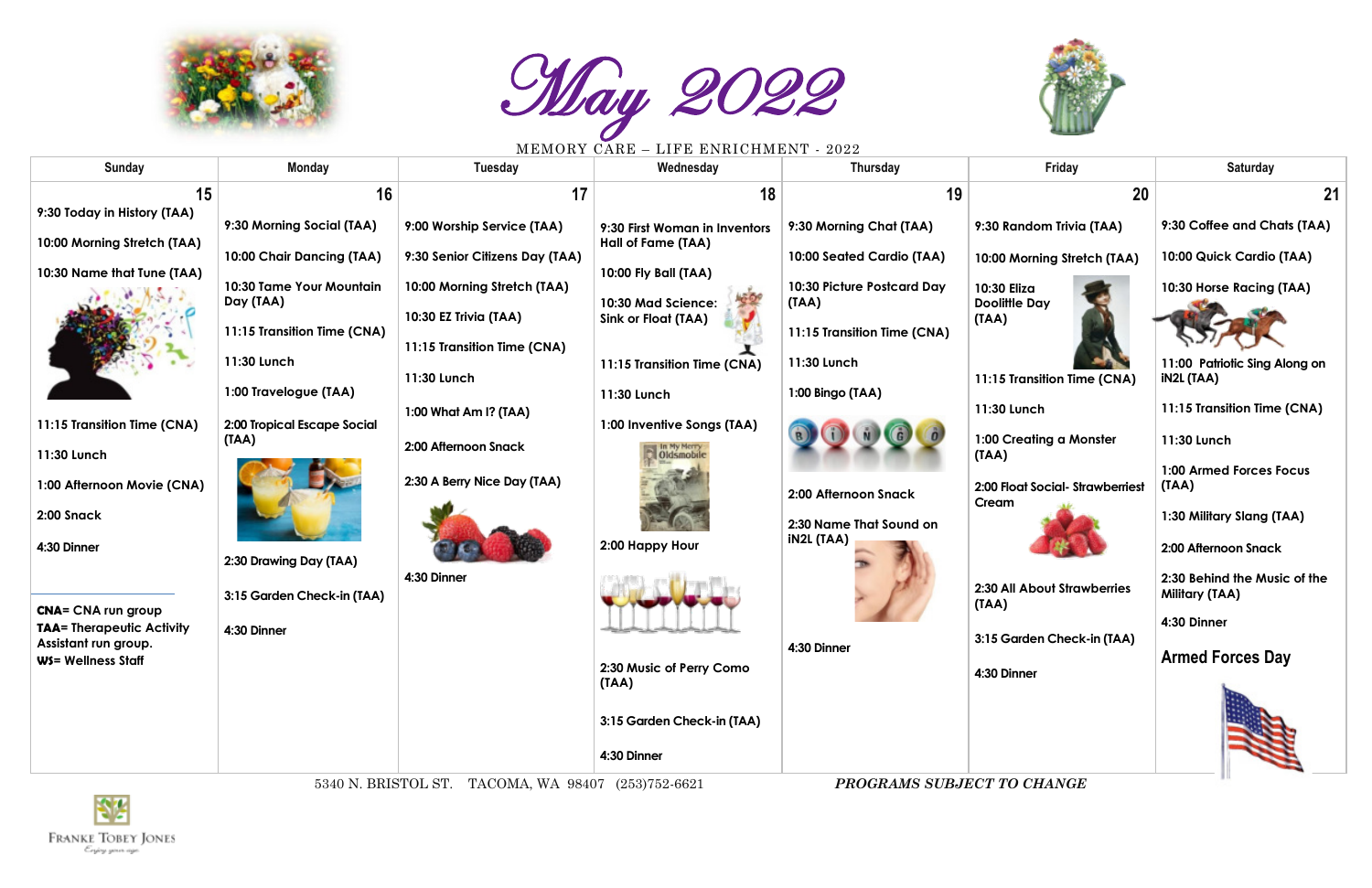





|                                                                                                                    |                                                                                       | MERINI OTA U VITILI                                         | LILE BRINICHMENT - 4044                                                                              |                                                                             |                                                                         |                                                                         |    |
|--------------------------------------------------------------------------------------------------------------------|---------------------------------------------------------------------------------------|-------------------------------------------------------------|------------------------------------------------------------------------------------------------------|-----------------------------------------------------------------------------|-------------------------------------------------------------------------|-------------------------------------------------------------------------|----|
| <b>Sunday</b>                                                                                                      | <b>Monday</b>                                                                         | Tuesday                                                     | Wednesday                                                                                            | <b>Thursday</b>                                                             | Friday                                                                  | <b>Saturday</b>                                                         |    |
| 22<br>9:30 Morning News (TAA)                                                                                      | 23<br>9:30 News & Views (TAA)                                                         | 24<br>9:00 Worship Service (TAA)                            | 25<br>9:30 National Tap Dance Day                                                                    | 26<br>9:30 Morning News (TAA)                                               | 27<br>9:30 Meet & Greet (TAA)                                           | 9:30 Good News Review<br>(TAA)                                          | 28 |
| 10:00 Chair Dancing (TAA)<br>10:30 Bingo (TAA)                                                                     | 10:00 Seated Stretch (TAA)<br>10:30 Plant Patent Day (TAA)                            | 9:30 This Day in History (TAA)<br>10:00 Tai Chi Class (TAA) | (TAA)<br>10:00 Chair Dancing (TAA)                                                                   | 10:00 Seated Cardio (TAA)<br>10:30 Paper Airplane<br><b>Challenge (TAA)</b> | 10:00 Morning Stretch (TAA)<br>10:30 Creative Dirt (TAA)                | 10:00 Chair Zumba (TAA)<br>10:30 Patriotic Art Project                  |    |
| 11:15 Transition Time (CNA)<br>11:30 Lunch                                                                         | 11:15 Transition Time (CNA)<br>11:30 Lunch<br>1:00 Mother of Science<br>Fiction (TAA) | 10:30 International Tiara Day<br>(IAA)                      | 10:30 Piano Music<br>with Sandra Walker                                                              | 11:15 Transition Time (CNA)<br>11:30 Lunch<br>1:00 Star of the Month (TAA)  | 11:15 Transition Time (CNA)                                             | (AAI)<br>11:15 Transition Time (CNA)<br>11:30 Lunch<br>1:00 Bingo (TAA) |    |
| 1:00 All About Turtles (TAA)<br>2:00 Snack<br>2:30 Trivia Fun (TAA)                                                |                                                                                       | 11:15 Transition Time (CNA)<br>11:30 Lunch                  | 11:15 Transition Time (CNA)<br>11:30 Lunch<br>1:00 Who Am I? (TAA)                                   | 2:00 Afternoon Snack<br>2:30 Everything Beatles (TAA)                       | 11:30 Lunch<br>1:00 Golden Gate Bridge<br>Day (TAA)                     |                                                                         |    |
| 4:30 Dinner                                                                                                        | 2:00 Afternoon Snack                                                                  | 1:00 Music of the 60's (TAA)<br>2:00 Afternoon Snack        | 2:00 Happy Hour                                                                                      |                                                                             | 2:00 Old Fashioned<br><b>Coke Float Social</b>                          | 2:00 Afternoon Snack<br>2:30 Rosie the Riveter Day<br>(AAI)             |    |
| <b>CNA= CNA run group</b><br><b>TAA= Therapeutic Activity</b><br>Assistant run group.<br><b>WS= Wellness Staff</b> | 2:30 Music of Rosemary<br>Clooney (TAA)<br>3:15 Garden Check-in (TAA)<br>4:30 Dinner  | 2:30 Word Games on iN2L<br>(IAA)<br>4:30 Dinner             | 2:30 National Wine Day- All<br><b>About Wines (TAA)</b><br>3:15 Garden Check-in (TAA)<br>4:30 Dinner | 4:30 Dinner                                                                 | 2:30 Musical Jukebox (TAA)<br>3:15 Garden Check-in (TAA)<br>4:30 Dinner | 4:30 Dinner                                                             |    |
|                                                                                                                    |                                                                                       |                                                             |                                                                                                      |                                                                             |                                                                         |                                                                         |    |

- **9:30 Good News Review (TAA)**
- **10:00 Chair Zumba (TAA)**

- **11:15 Transition Time (CNA)**
- **11:30 Lunch**
- **1:00 Bingo (TAA)**